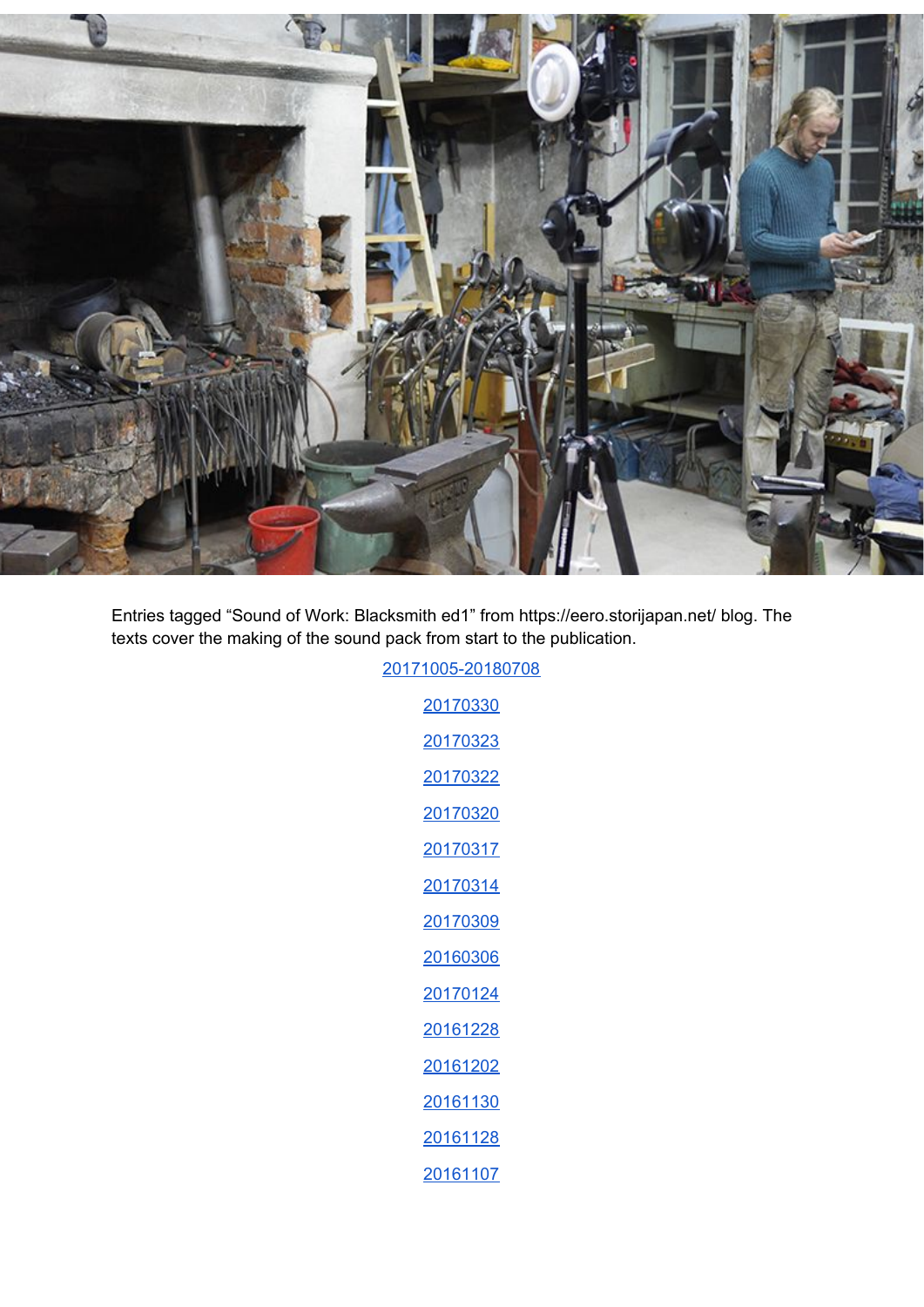# <span id="page-1-0"></span>20171005-20180708

I was informed that Riveting hammer – Ingersoll Rand – Start 4<sup>1</sup> (a sound from the SOW collection) is used in an episode of Stories of Yore and Yours<sup>2</sup> podcast (the sound is heard at 16min 15sek). The episode is a reading of a short story called Harrison Bergeron<sup>3</sup> by Kurt Vonnegut (1961). The episode sound effect credit list is a fun read. $4$ ....

Wrote a proposal for a techno-gig-talk at the Exhibiting Sounds of Changes<sup>5</sup> seminar in Tampere (in June). My proposal for a Sound of Work: Blacksmith presentation was accepted into the program, which is nice! But I feel cheated. They made their call with an obscure text: "Participation is without a fee; however travel, accommodation and daily living are at your expense.". I had read "[…] at our expense" – Thinking that they would have covered travel expenses and offered a lunch for people presenting at the seminar.

…

Sound of Work: Blacksmith is linked as a "sound publication" on the Finnish Society for Acoustic Ecology<sup>6</sup> website. It's right next to publications made by Meri Kytö – Which is very flattering! Her article on modern cities as acoustic spaces (Moderni kaupunkilaisuus akustisena järjestyksenä<sup>7</sup> 2011) was a very influential text when I worked on the Hear and There+ project for Ihme-days.

Also discovered a EU funded labor themed audio archive project Work with Sound<sup>8</sup> (my favorite sound is Pump<sup>9</sup>). There is going to be an international conference in Tampere in June Exhibiting Sounds of Changes<sup>10</sup>. I send them a proposal for a gig!

…

SOW is being used for a relaxation video: Skyrim: Relaxing in Riverwood | Nature Ambience Sounds  $*$  Relax, Study<sup>11</sup>. Blacksmith sounds found at 5:41, 10:37, 24:58, 29:39 min and towards the end!

2

7

<sup>3</sup> [https://en.m.wikipedia.org/wiki/Harrison\\_Bergeron](https://en.m.wikipedia.org/wiki/Harrison_Bergeron)

<https://freesound.org/people/ldezem/sounds/386330/>

[https://secure-hwcdn.libsyn.com/p/2/8/b/28bb21dae9229707/SYY.07.Vonnegut.mp3?c\\_id=21539065](https://secure-hwcdn.libsyn.com/p/2/8/b/28bb21dae9229707/SYY.07.Vonnegut.mp3?c_id=21539065&cs_id=21539065&expiration=1531077142&hwt=80a7e4aca2eea530a2bcfc91f9aa5b28) [&cs\\_id=21539065&expiration=1531077142&hwt=80a7e4aca2eea530a2bcfc91f9aa5b28](https://secure-hwcdn.libsyn.com/p/2/8/b/28bb21dae9229707/SYY.07.Vonnegut.mp3?c_id=21539065&cs_id=21539065&expiration=1531077142&hwt=80a7e4aca2eea530a2bcfc91f9aa5b28)

<sup>4</sup> <http://syypodcast.libsyn.com/website/episode-7-credits>

<sup>5</sup> <http://worklab.info/call-for-papers-exhibiting-sounds-conference/>

<sup>6</sup> <http://www.aanimaisemat.fi/p/linkkeja.html>

[https://www.dropbox.com/s/cpa3qm54jfafoaz/2011\\_moderni-kaupunkilaisuus-akustisena-jarjestyksen](https://www.dropbox.com/s/cpa3qm54jfafoaz/2011_moderni-kaupunkilaisuus-akustisena-jarjestyksena_meri-kyto.pdf?dl=0) [a\\_meri-kyto.pdf?dl=0](https://www.dropbox.com/s/cpa3qm54jfafoaz/2011_moderni-kaupunkilaisuus-akustisena-jarjestyksena_meri-kyto.pdf?dl=0)

<sup>8</sup> <http://www.workwithsounds.eu/>

<sup>9</sup> <http://www.workwithsounds.eu/sound/pump/>

<sup>10</sup> <http://worklab.info/call-for-papers-exhibiting-sounds-conference/>

<sup>11</sup> <https://www.youtube.com/watch?v=mYxrd7oKdLM&feature=youtu.be>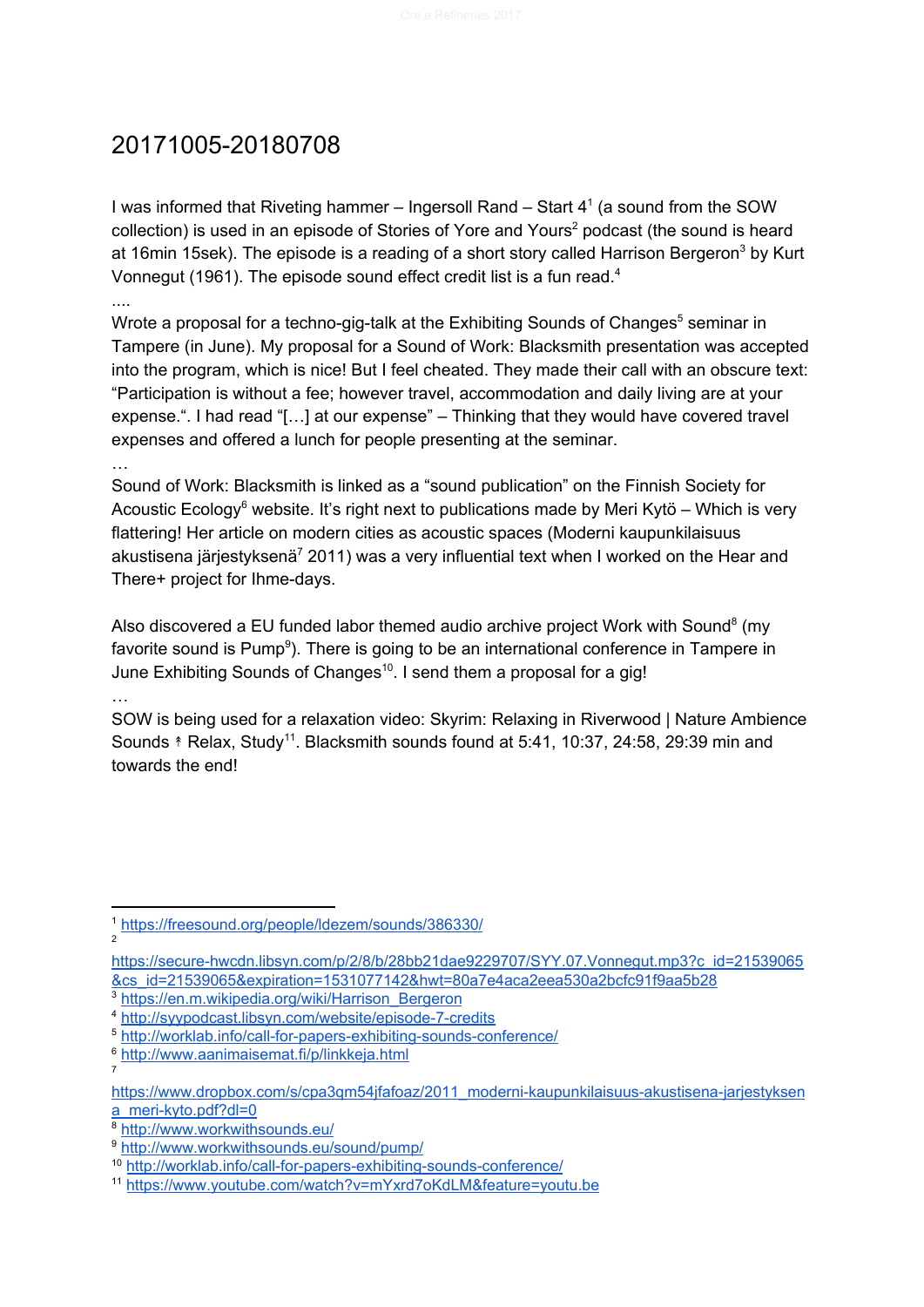<span id="page-2-0"></span>"'Prism House Complete Percussion Vol. I' is a compilation of 320 found sound samples gathered from field recordings made exclusively in New York City"<sup>12</sup>. It works well (Unfortunately the music the band makes is sentimental). Sounds of the Junk Yard  $(1964)^{13}$ Michael Siegel is better reference for sound of work! My favorite is "Alligator Shear" (201). Siegel's Sounds of the Office<sup>14</sup> is a classic (Perhaps it inspired the PO-24?<sup>15</sup>).

I'm not sure if SOW: Blacksmith ed1 is offering anything new to the continuum of groove oriented musique concrete. I guess the publications openness (direct availability through archive.org / freesound) is it's best merit. But there are so many great free sample packs already out there that it's impossible to stand out. I've been bragging that SOW is a True-Marxist sound publication: It is NOT a representation of labor or a glorification of the labor force – It is a tool (Which can be used to to make techno). The grooves of the machines can be yielded to move our semi-unemployed bodies struggling through post-industrial landscapes.

The idea that techno is the music of the working class was announced by Jori Hulkkonen in 2011. I got to interview him during Kotimaan teknokatsaus vol  $3^{16}$  (16:41). Similar views are present in Jeremy Deller's Acid Brass project<sup>17</sup>. In 2011 Hulkkonen described techno as a "Human soul with the frame of the machine". He talked about Detroit and how the cities empty industrial spaces were appropriate for social gatherings. Abandoned factories filled with bodies moving to the rhythm of machine made music. He believed that Kemi's development as a city forged him into the artist he is today. After factories were closed and parents were unemployed, their children occupied the factory facilities, filled them with mechanical sounds and developed new cultural expressions (and industries). Techno served as a gateway for learning how to work with computers, to organize gatherings and to work creatively. It was born from necessity.

The response for SOW has been ok. People have celebrated the release on Reddit. Apparently "Industrial sounds are so hot right now" and the Novation Circuit tailored .syx has is well received (52 likes<sup>18</sup>). Also got in touch with Petri Kuljuntausta who invited me to host an exhibition at Akusmata sound art gallery<sup>19</sup> in the summer. I'm moving steadily into towards sound arts. The transition of migrating from performance art to post-marxist sound art has taken two years. I regret that we didn't explore the sonic possibilities of Jesses forge in more detail. The sounds are pretty straightforward. I guess I should apply funding for ed.2? I could ask Hulkkonen etc. to produce songs from the sounds too.

<sup>12</sup> <https://soundcloud.com/prismhouse/complete-percussion-vol-i-free>

<sup>13</sup> <http://www.folkways.si.edu/sounds-of-the-junk-yard/album/smithsonian>

<sup>14</sup> <http://www.folkways.si.edu/sounds-of-the-office/album/smithsonian>

<sup>15</sup> [https://www.youtube.com/watch?v=R\\_118tFJZB0](https://www.youtube.com/watch?v=R_118tFJZB0)

<sup>16</sup> <https://vimeo.com/48726988>

<sup>17</sup> <https://www.youtube.com/watch?v=gBJxMQGYXM4> 18

[https://www.facebook.com/groups/circuitowners/604088939791198/?ref=notif&notif\\_t=like&notif\\_id=1](https://www.facebook.com/groups/circuitowners/604088939791198/?ref=notif¬if_t=like¬if_id=1490783717584613) [490783717584613](https://www.facebook.com/groups/circuitowners/604088939791198/?ref=notif¬if_t=like¬if_id=1490783717584613)

<sup>19</sup> <http://akusmata.com/>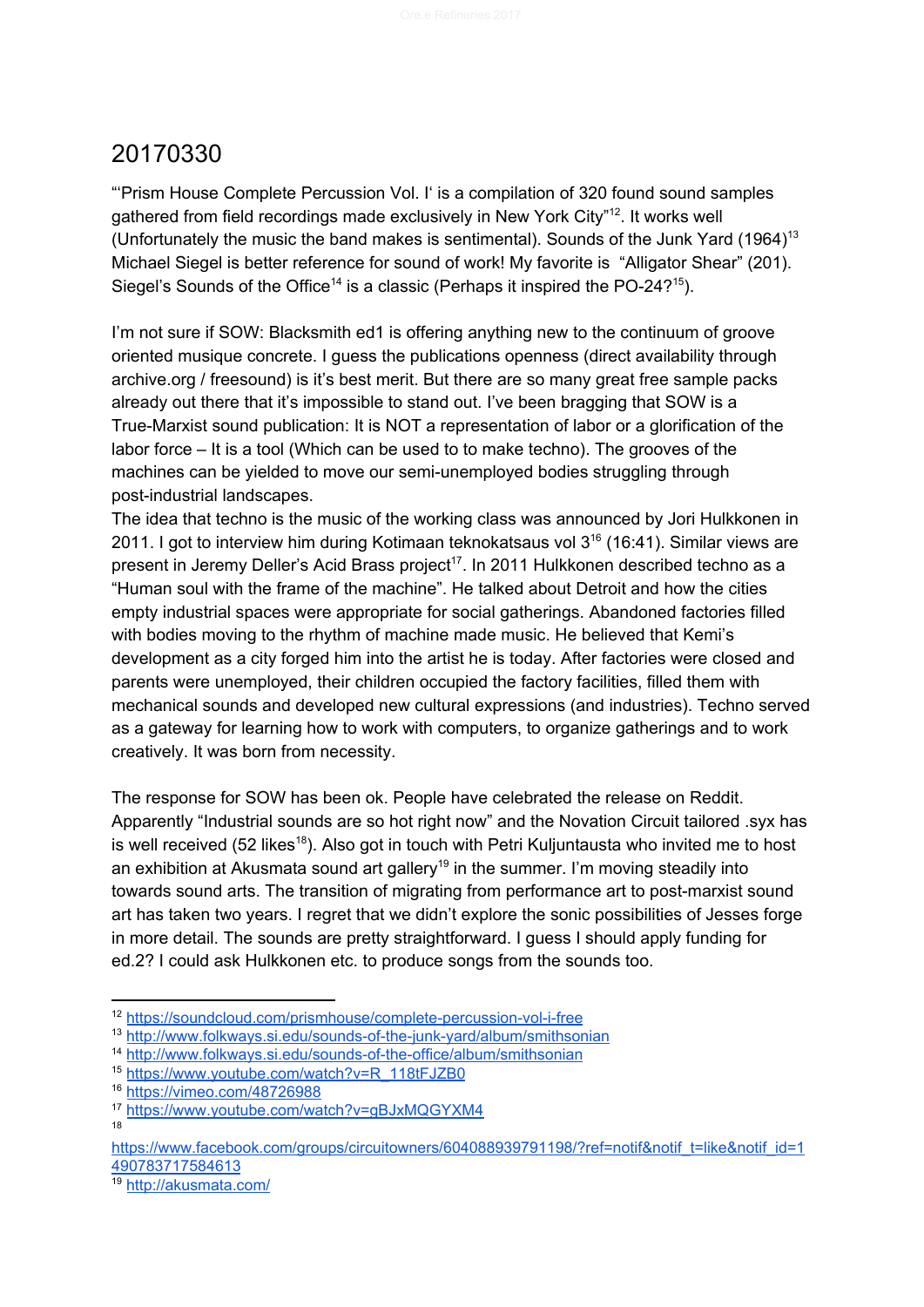<span id="page-3-0"></span>Float like an artists, sting like an institution. #ॐ

The SOW: Blacksmith ed1 metadata .cvs asks for intensive work but I'll try to have it ready by tonight. Witness evidences of labor online<sup>20</sup>.

Shot video at the Helsinki mounted police crowd control training session in the morning. Inhaled training mace spray and horse manure. Horses marched through smoke and flags were waved. A gun was shot at random. The sun was low and the officers backlit. The event looked like a buddhistic ritual. I was offered the opportunity to join their training sessions with the defence forces. Unfortunately the session will take place on the same day as our Kontula Electronic gig. Morning with the horses and evening with techno. Art, spring, stress.

Dance lessons were fun and intensive. Learned some Pilates movements but hurt my wrist (The pain comes from poorly executed kettlebell lifts and unergonomic phone handling). Mr. Pilates believed that modern work and lifestyles have weakened our bodies and to fix us into shape he developed the practice of Contrology (know today as Pilates).

During the process of disemboweling charismatic authorities as political organizers – A mass of physical authorities telling us how to live in our bodies has a emerged.

Wonder if there is some sort of Anarcolates out there which would aspire break our bodies? Movement is always relational (to body parts, others and spaces) which makes autonomy as a body impossible. Anarcolatic exercises would attempt to replace current relations with new codependencies. Such new codependencies should be toxic and work to free us from the temporality (history) of the body. Perhaps technology could be used to mutate us! A dancer providing and controlling the oxygen flow of an other with a pump serves as an simplified illustration.

<sup>20</sup> <https://docs.google.com/spreadsheets/d/1q5kj4H8kUmAmc5ZlST62-ZsZSOxcLJH-xu6Iqh7r3B8/edit>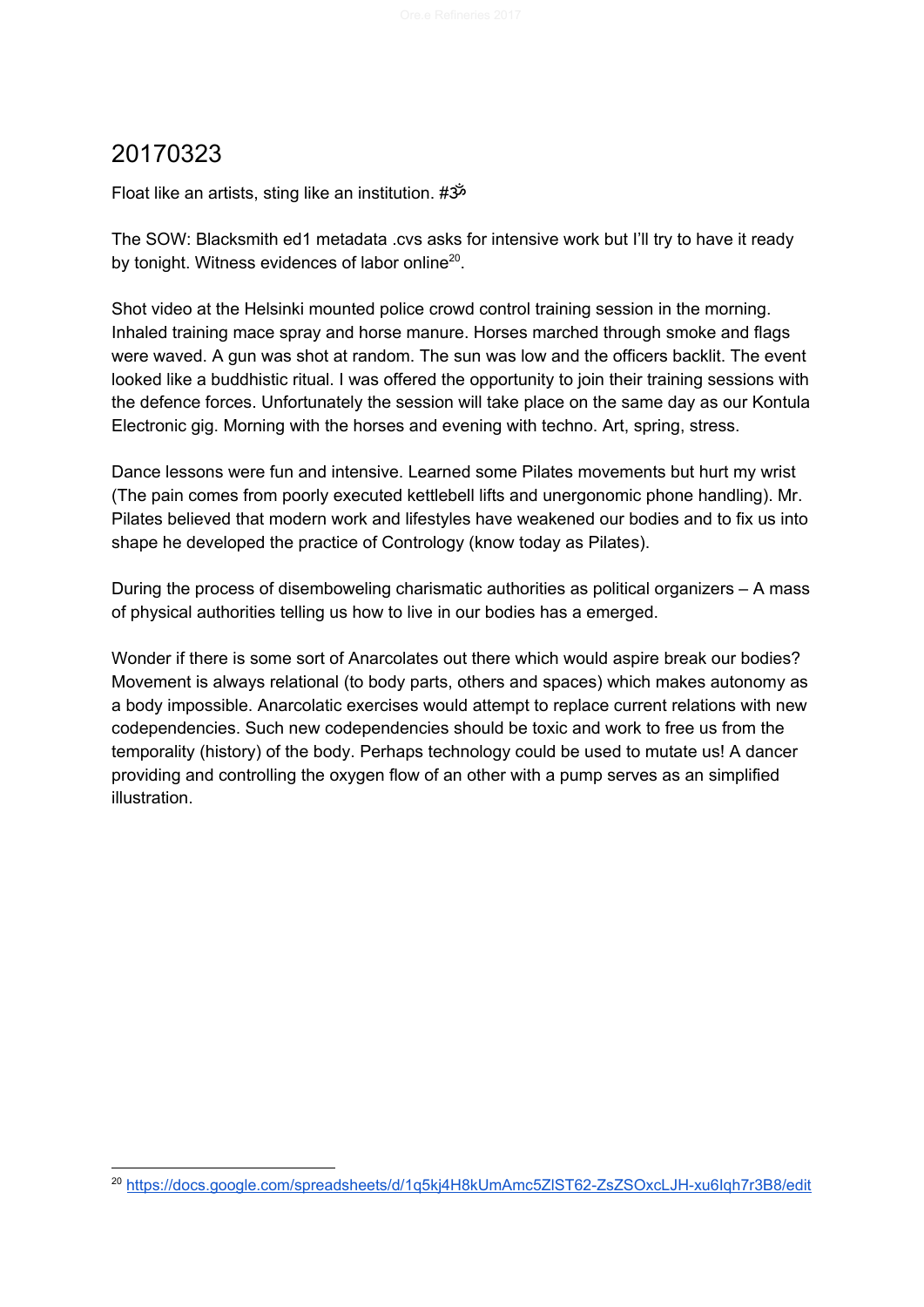<span id="page-4-0"></span>Submitted the terms deep time Marxism and the institutional horizon<sup>21</sup> to the Bureau of Linguistical Reality database $^{22}$ .

Work on the SOW: Blacksmith ed1 metadata is progressing steadily. I'm currently authoring a .csv table with descriptions, filenames, tags etc. for freesound.org. The work is very tedious. The table has 324 rows (each with eight columns). Also added ID3v2.3.0 & RIFF INFO metadata to the files. Unfortunately I couldn't sync the data automatically so the details are a bit different between the .csv and the metadata embedded into the files. Got the Sound of Work: Blacksmith edition 1 webpage on Ore.e Ref. site ready. Prepared a collection of one shot sounds for Kristian, so that we can start rehearsing with them.

<sup>21</sup> <http://eero.storijapan.net/docfolio/20160810-2/>

<sup>22</sup> <https://bureauoflinguisticalreality.com/about/>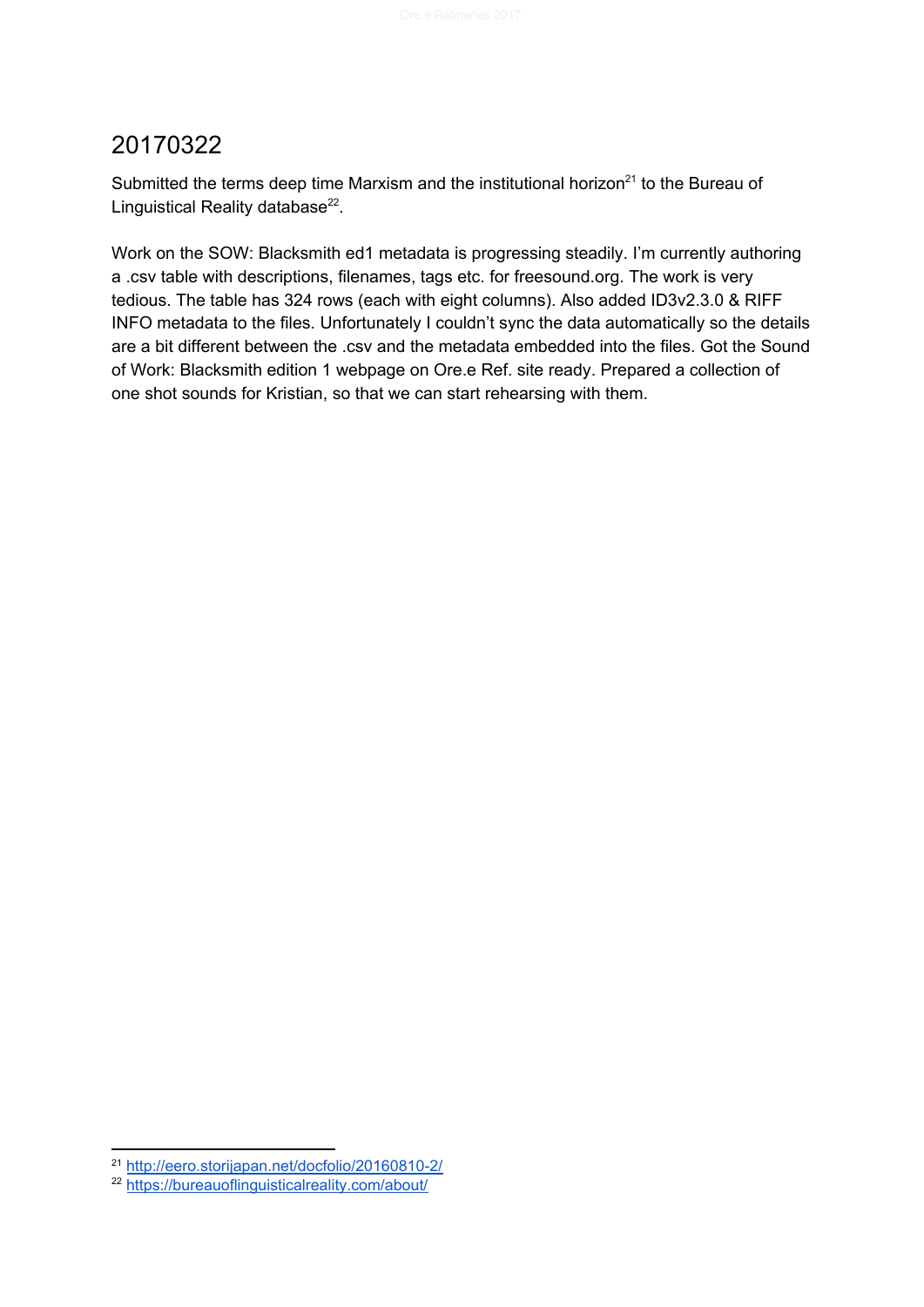<span id="page-5-0"></span>The mix is ready! The SOW: Blacksmith collection is over 52 minutes long. I'm currently in discussions with Frederic Font Corbera from the Freesound.org staff in hopes of finding a convenient way to upload the files to their servers. The entire package is 1,68GB. Also testing Archive.org services, which seem to be capable of handling multiple files more easily. Below is a full list of all of the files in the package. Tomorrow I'll add metadata to the .wav files and if everything goes well I can upload the files to Freesound.org and Archive.org later this week.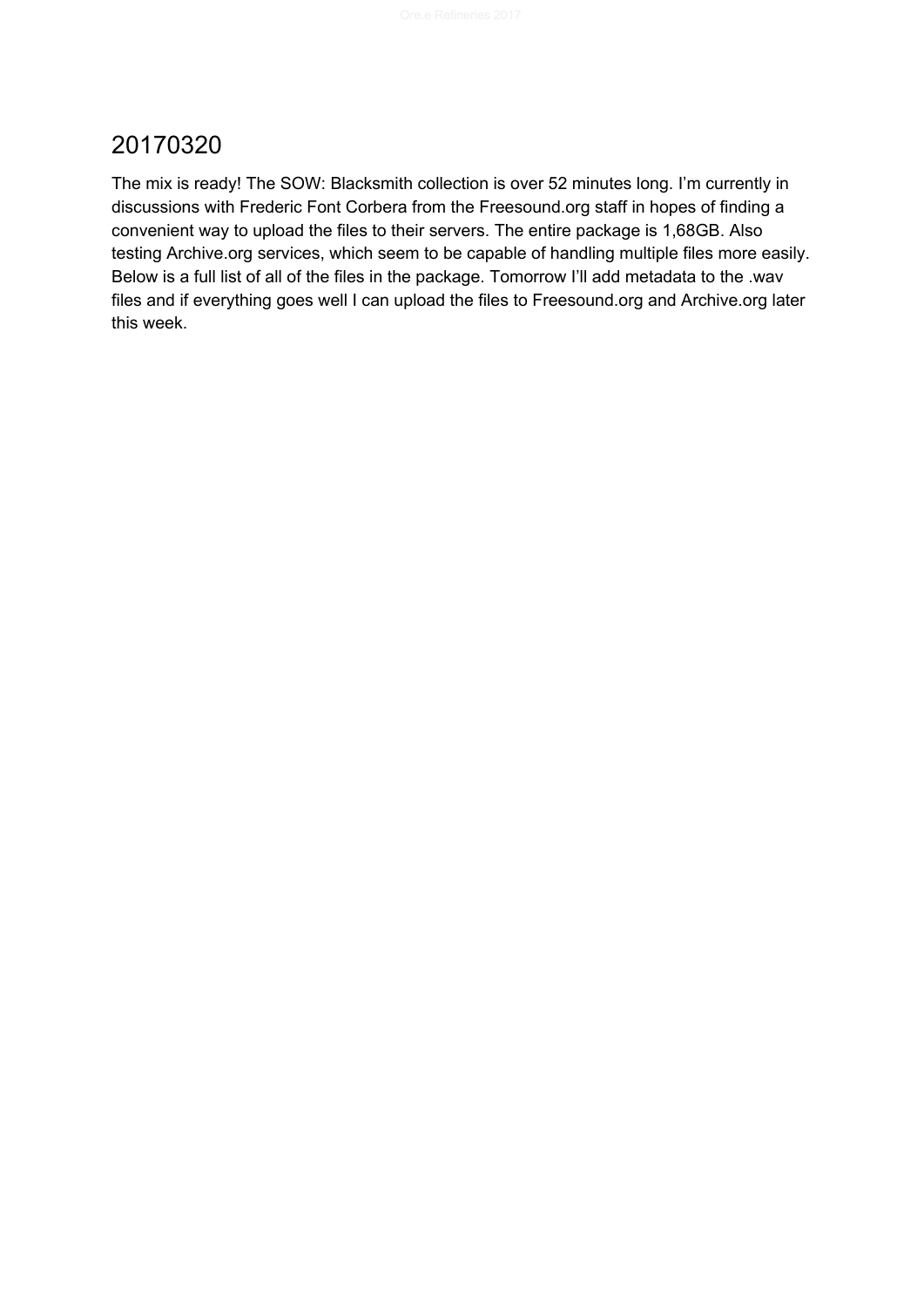<span id="page-6-0"></span>Studying at Zodiak Men's Contemporary Dance classes has been fun. The movements we've practiced serve as brain-puzzles. So far the series we've done have not been very complexed or physically intensive. I'm using the opportunity to learn how to teach movement. Both classes have offered tricks for ground work. The official host Andrius Katinas was sick last night and we were taught by Ima Iduozee.

"By losing our notions of universality, transcendence and ultimately the notion of the real we have also lost the ability to change." $^{23}$ . A Star Wars Utopia and the Slow Cancellation of the Future by Zero Books.

Midway through the SOW: Blacksmith edits. Exporting the files too. The entire project will be around 1gb! Found a decent looking tool for adding metadata Kid3 – Audio Tagger $^{24}$ .

<sup>&</sup>lt;sup>23</sup> <https://www.youtube.com/watch?v=JX-HfNIN-pc>

<sup>&</sup>lt;sup>24</sup> <https://kid3.sourceforge.io/>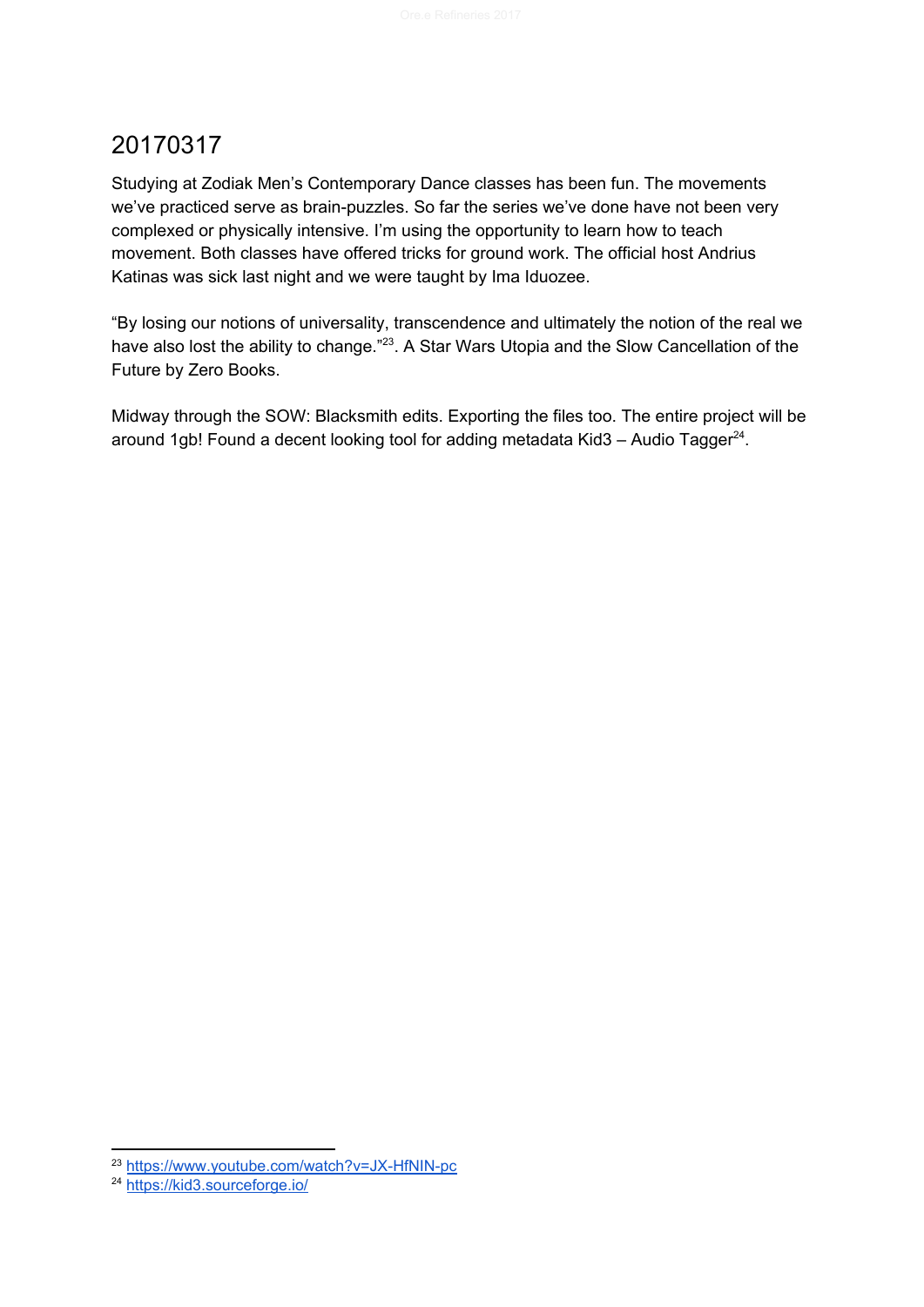<span id="page-7-0"></span>Edits on the SOW: Blacksmith sample pack are progressing steadily and I'll have all of the samples chopped by the end of the week. After this I'll continue with mastering. EQ fixes are almost done but the dynamics of some loud machines and hammers pose a challenge. After the fixes I'll export the samples and continue organizing them into folders and adding metadata. If everything goes as planned we can publish the pack by the end of the month. I plan to make a intro video for the collection at Jesse's smithy.

Did some benchmarking and found a few companies and private artists offering blacksmith sounds and other industrial noises for sound designers and musicians. Some of these links have been collected by Paul Virostek who runs the Creative Field Recordings<sup>25</sup> blog.

- Freesound<sup>26</sup> offers 134 sound tagged "blacksmith" for Free!
- Bluezone Corporation<sup>27</sup> offers the "Metal Impact Sound Effects" pack for 14,95 $\in$
- $\bullet$  Eiravein works<sup>28</sup> offers the "Ilmarinen" Blacksmith sample pack for 16€
- $\bullet$  Echocollectivefx's<sup>29</sup> offers the "Lockdown" sample pack for 40€
- $\bullet$  Hart FX<sup>30</sup> offers a massive "Hart of Steel" collection for 99€

Minttu also recommend a Finnish musician who is working with junkyard sounds called Pentti Dassum. He works under the title Umpio $31$  and he's currently engaged in a sounds of craft and labor project related to textiles $^{32}$ .

I regret we didn't use more professional mics for our recordings. The tonality of our samples is suitable for projects that are flirting with lo-fi field recording aesthetics. If we'd invested in more advanced mics we could could have reached out to the professional foley artist community too. Our efforts will provide a great addition to the Freesound community.

Assisted Ilkka Wahala (a graduate from the Kankaanpää Art School) with his real/simulation shooting documentation. He had organized a shooting range, an instructor and guns from Osuva a range located in the center of Helsinki. He shot with a Scorpion Assault Rifle and a pistol. I got to shoot too but only with a training gun<sup>33</sup>. It was fun and the staff was very welcoming. Relatively cheap too.

Meeting Kristian at the gym in preparation of the Kontula Electronic gig.

<sup>&</sup>lt;sup>25</sup> <http://www.creativefieldrecording.com/community/community-sound-effect-libraries/>

<sup>26</sup> <https://freesound.org/search/?q=Blacksmith&page=2#sound>

<sup>&</sup>lt;sup>27</sup> <http://www.bluezone-corporation.com/samples/metal-impact-sound-effects-download>

<sup>28</sup> <https://eiravaein.com/collections/libraries/products/ilmarinen>

<sup>29</sup> <http://echocollectivefx/>

<sup>30</sup> <http://hartfx.net/libraries/>

<sup>31</sup> <http://www.umpio.com/audio/>

<sup>32</sup> <https://m.facebook.com/events/1794134870850129/?acontext=%7B>

<sup>33</sup> <https://flic.kr/p/ST5tvy>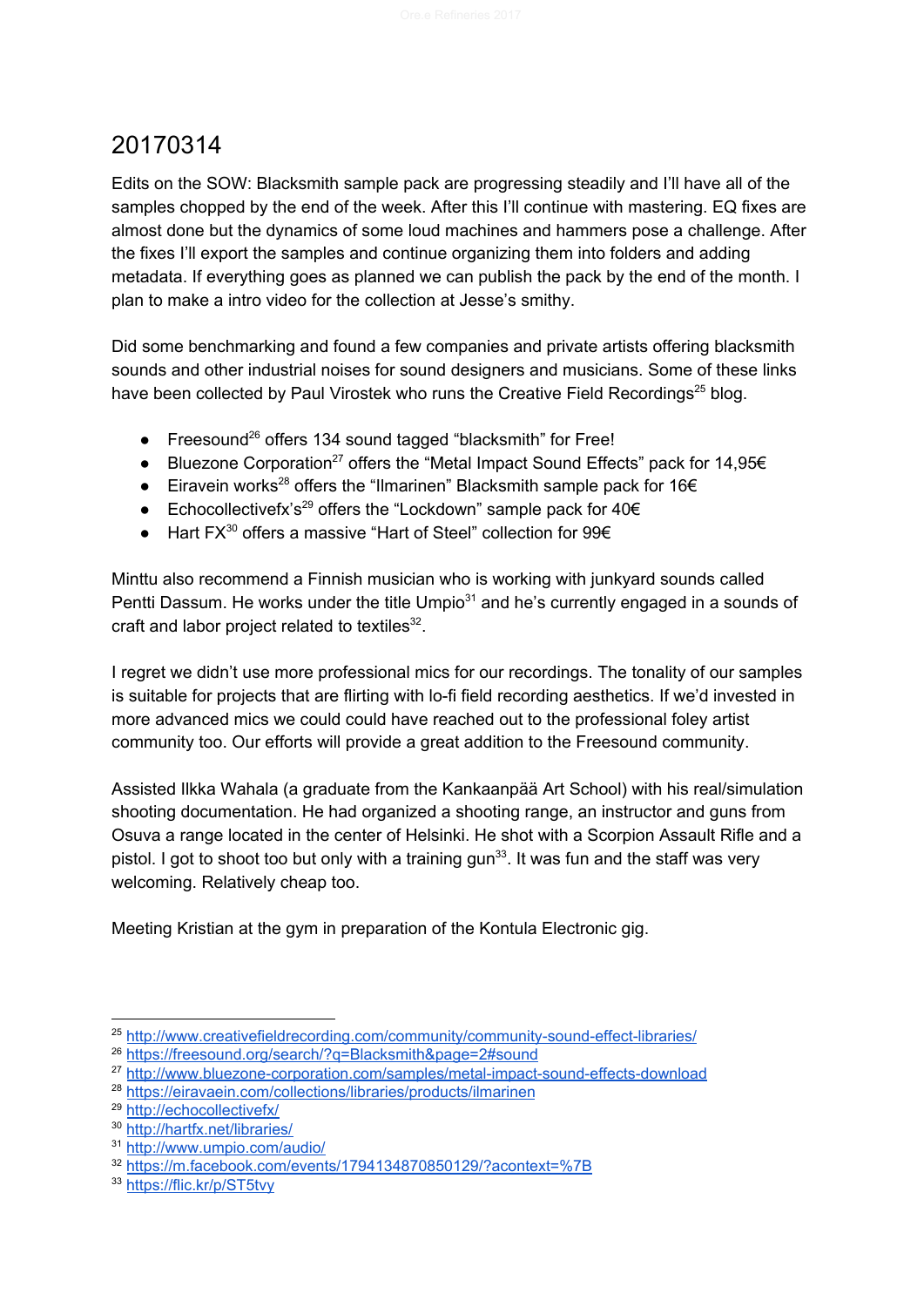<span id="page-8-0"></span>Can *I Get An Amen?*<sup>34</sup> (2004) & *Bassline Baseline*<sup>35</sup> (2005) by Nate Harrison<sup>36</sup> (Note: Bassline Bassline circumvents youtube copyright protection algorithms by randomly gate-chopping samples!). Both pieces are fuelled with technological optimism (which in 2004-5 was already nostalgia). Contemporary discussion concerning cultural appropriation are distant and sampling is presented as a expression of an pancultural youth movement which seeks to discredit capitalism, corporate record labels and mainstream artists (The dismay mainstream artist felt over sampling is well captured in this delightful extract from  $1988)^{37}$ .

Jon Leidecker's (aka. Wobbly) podcast series VARIATIONS #1-7<sup>38</sup> (2009-2012) investigates the history sampling in more detail. In all VARIATIONS is a great introduction to 20th century avantgarde music. He begins the series by illustrating how musical notation and sampling are related. These technologies have enabled artists to extract tunes and forms from localized cultural contexts and to distribute them globally, make remixes, to store tunes/forms indefinitely and to re-listen to tunes/forms without social context. Musical notations is as intrusive as sampling!

Leidecker argues that recorded music gave artists, who didn't have training in notation the opportunity to document and share their culture. He presents jazz as an artform which developed largely through recordings. Early jazz musicians developed new styles to play old instruments and these styles were shared globally through 78RPM recording (Musical notation struggles to capture the style instruments can be played). Recorded music and samplers returned power to oral cultures and traditions. Charismatic performers who were overshadowed by literary traditions could re-emerge and seek out global audiences.

He presents sampling and remixing as fundamental human rights. As methods for organizing like-minded people. I think he argues that the best way to fight cultural stagnation and alienation (under capitalistic conditions) is to embrace sampling full heartedly. Corporate record labels and centralized regimes will always find ways to appropriate subcultures and minorities – The only way we can overturn such developments is by sampling, sharing and remixing. By using technology to disrupt. The sampler is like nuclear energy – We are all affected by it and it continues to define the world according to its logic (as discussed earlier<sup>39</sup> ).

I think many contemporary discussions concerning cultural appropriation are steered by a negative reaction to the technology of the sampler. It's a convenient adversary. It is technology which is designed to extracts cultural signs away from their native context and to

<sup>34</sup> <https://www.youtube.com/watch?v=5SaFTm2bcac>

<sup>35</sup> https://www.youtube.com/watch?v=TLQwwtitiY4

<sup>36</sup> <http://nkhstudio.com/>

<sup>37</sup> <https://www.youtube.com/watch?v=cu38AL4E7I4>

<sup>38</sup> [http://rwm.macba.cat/en/variations\\_tag](http://rwm.macba.cat/en/variations_tag)

<sup>39</sup> <http://eero.storijapan.net/docfolio/20160517-2/>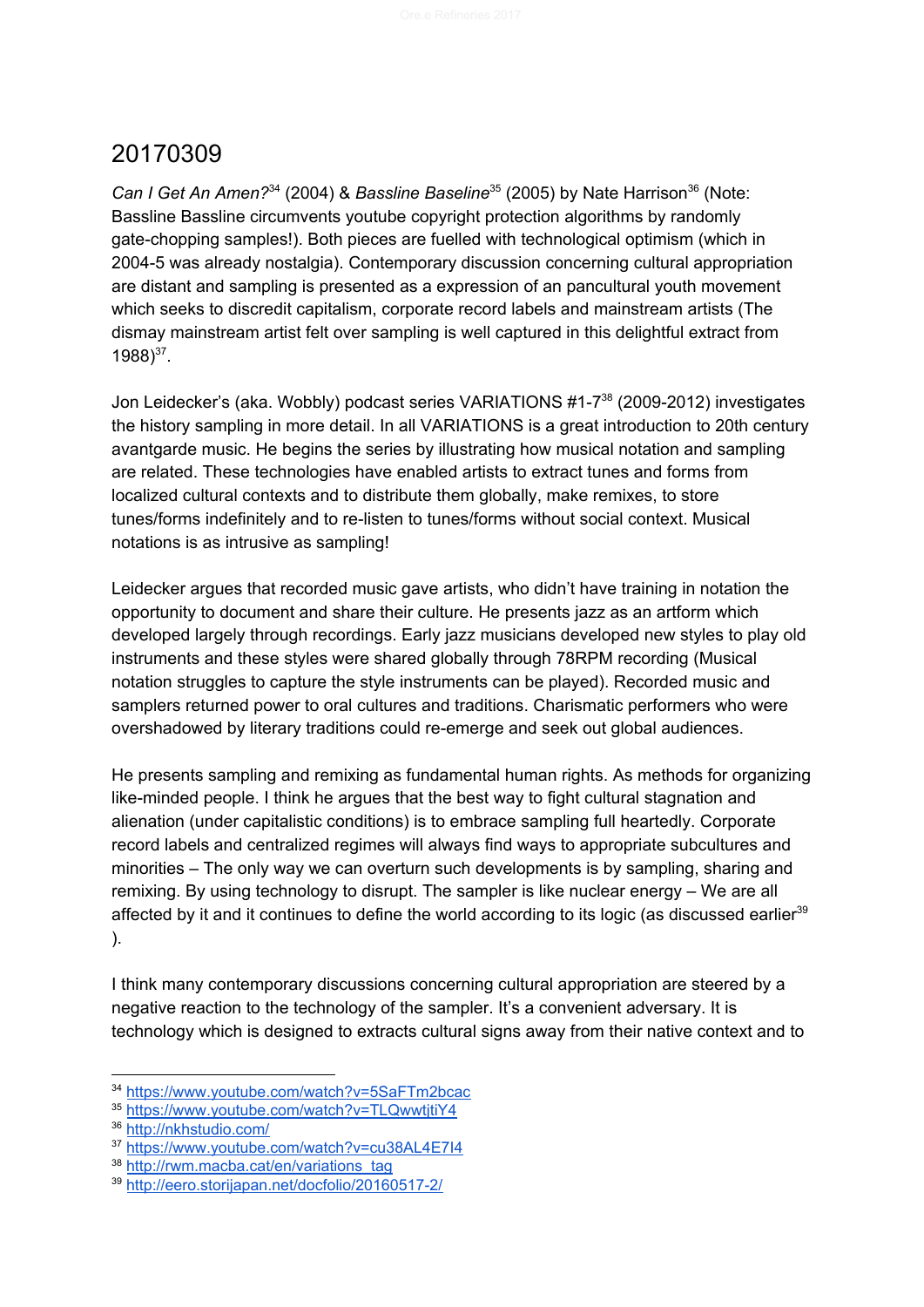remix samples according to a fixed logic (wester time signatures and scales). But when we are discussing cultural appropriation, it is important to understand the difference between the global impact of the technology of the sampler and individual artists who use samplers. Herbie Hancock believes $40$  that samplers are tools which allow users to choose if they are used for good or bad. There is nothing intrinsically bad about technology or appropriation for that matter. Copying successful techniques from other could be considered is a human right and we can't turn back the clock.

The arrival of samplers have changed our cultural ecology and artists who use them for remixes are trying to adapt to the change. Naïve users get blamed for what our sinister technology enables. It is the sampler in its self which subjugates and quantifies cultural signs accross classes and continents. Everyone touched by its logic has been tainted. #ॐ

We cannot stop sampling as a technological approach to culture – But we can use samplers to connect to each other. Acceleration is the best route for action. We should confront each others and not allow fear to hinder our efforts. Gianni Motti's HIGGS, looking for the anti-Motti<sup>41</sup> (2005) is a cynical artwork. He should have run together with someone, so that they would have collided and exploded into previously unseen particles.

Samplers are not against local cultures. They are against the world. In the wrong hands samplers are paving way for a granular future, where we cease to form relations to other cultures and only form relations to technology! As Topi discovered, people who use Tinder are actually in relationship with the application and the casual human encounter they engage in are irrelevant for the application developer and the emerging Tinder-culture. Sampler technologies are here: Embrace the possibilities they offer.

I hope the SOW: Blacksmith will manage to build bridges between new and old professions and classes. Designers make techno on their free time… By using samples extracted from the sounds of work of the craftsperson, they can align their (rhythmically moving) bodies to the the reality of the labor force. We are in this together.

<sup>40</sup> <http://eero.storijapan.net/docfolio/20160908-2/> 41

[https://www.perrotin.com/artists/Gianni\\_Motti/146/higgs-looking-for-the-anti-motti-cern-geneve/25176](https://www.perrotin.com/artists/Gianni_Motti/146/higgs-looking-for-the-anti-motti-cern-geneve/25176)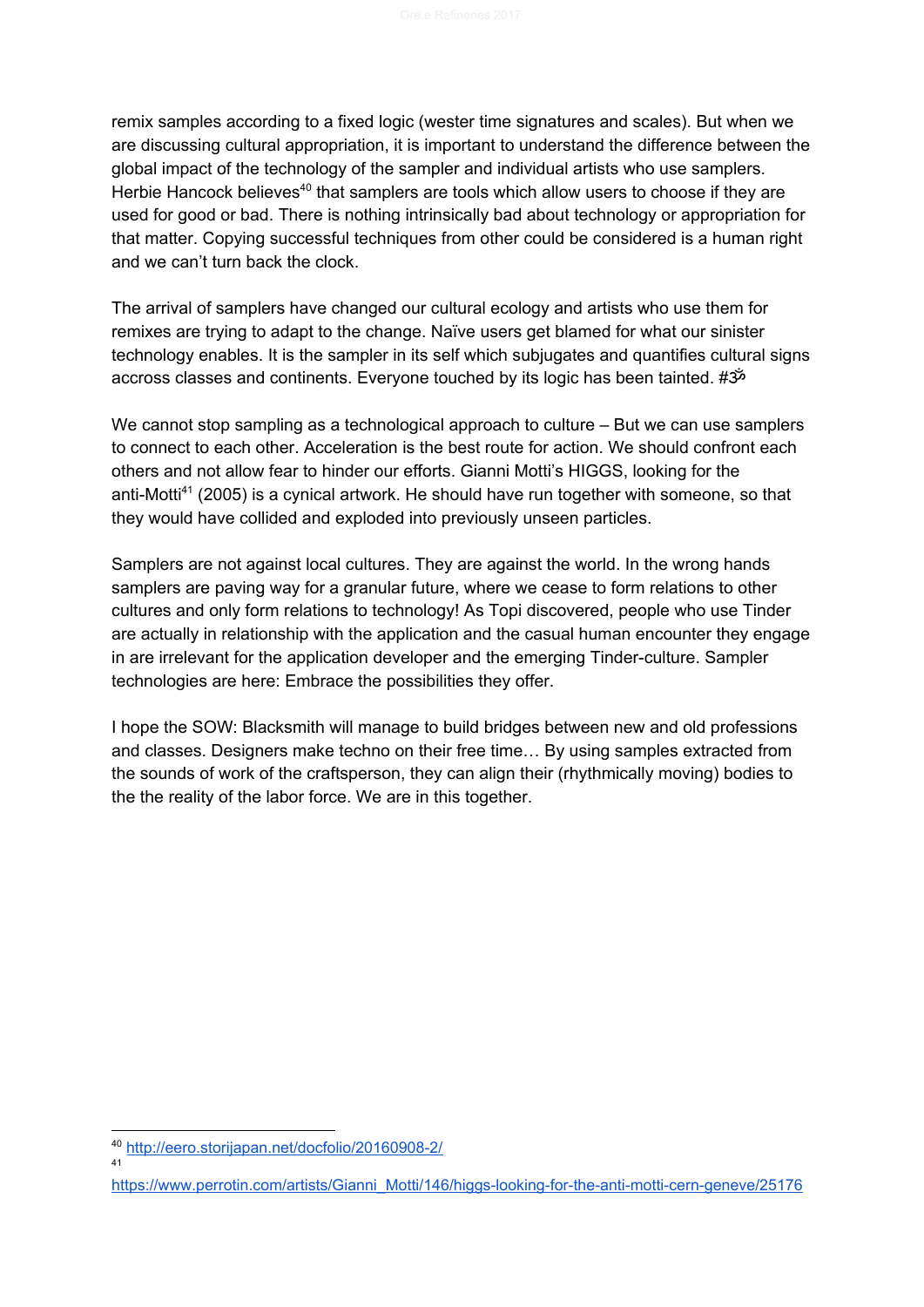<span id="page-10-0"></span>Working out with Kristian in preparation for Kontula Electronic gig. As a day job I'm busy with SOW: Blacksmith. Developed a straightforward sample editing workflow on Logic X (trim, chop to bars/beats, [quantize], EQ, fix peaks, bounce in place, export as .wav, repeat). Also learning how to clean noise with RX  $5^{42}$ .

Adam Szetela's short on bodybuilding The Anticapitalist Bodybuilder<sup>43</sup>.

*For many men, the promise of a better life in the city was laden with the new problems of urban work: mental exhaustion, a feeling of separation from one's body, boredom, and a lack of freedom in one's work.*

*The once pervasive artisanal, craft, and agricultural forms of labor idealized by popular turn-of-the-century authors and orators like Walt Whitman and William James became nostalgic objects of the past for a new and predominantly male middle-class workforce.*

*In response to the changing nature of labor, men like America's first physical educator, Harvard professor Dudley Sargent, created "mimetic exercises" for middle-class workers.*

*[…] the gym offered well-to-do men a cultural space where labor could again be rewarding and intrinsically valuable, instead of alienating and externally oppressive. […] This kind of work, Sandow explains in his 1894 training manual, has a "bracing effect on the mind and an enlivening influence on the spirits."*

*Self-fulfillment, wholeness of mind and body, control over one's body, and ownership of one's labor and the products of one's labor speak to the kinds of activities that all of us find meaningful.*

*Early supporters of the physical culture movement, like socialist and The Jungle author Upton Sinclair, not only built their bodies. They built movements to stop owners from turning work into what it is today. […] many bodybuilders fought to both tame capitalism and offer an alternative vision of social relations and labor. The struggle was, and is, not just about better wages and more benefits, but better jobs.*

42

[https://www.izotope.com/en/products/repair-and-edit/rx.html?gclid=CjwKEAiArvTFBRCLq5-7-MSJ0jM](https://www.izotope.com/en/products/repair-and-edit/rx.html?gclid=CjwKEAiArvTFBRCLq5-7-MSJ0jMSJABHBvp0zQOOZ1y8i8TQe5m--7AN1lXLKbhTp5qSssZazFJTFxoCBIbw_wcB) SJABHBvp0zQOOZ1y8i8TQe5m--7AN1IXLKbhTp5qSssZazFJTFxoCBIbw\_wcB 43

[https://www.jacobinmag.com/2017/03/bodybuilding-arnold-sports-festival-taylorism-ymca-roosevelt-sp](https://www.jacobinmag.com/2017/03/bodybuilding-arnold-sports-festival-taylorism-ymca-roosevelt-sports/) [orts/](https://www.jacobinmag.com/2017/03/bodybuilding-arnold-sports-festival-taylorism-ymca-roosevelt-sports/)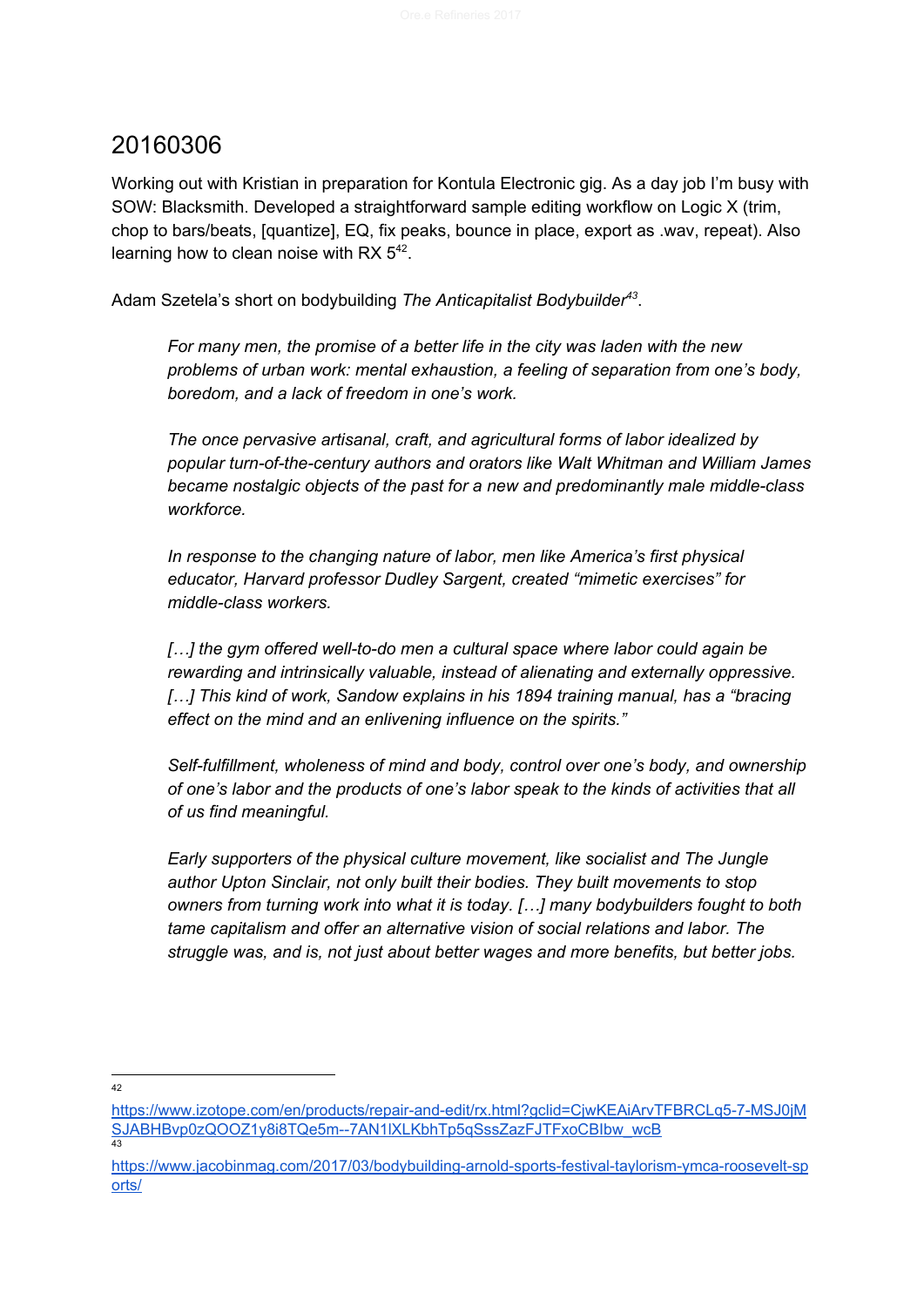<span id="page-11-0"></span>Autochthonic Fantasy<sup>44</sup> (2016) Arttu Merimaa.

Kirjastoessee<sup>45</sup> (2016) Pilvi Porkola.

Preparing for "Performance and Media" course which I'll host next month in Kankaanpää Art School. Feeling stressed.. It's taking a lot of time to sort out practicalities and the time would be better spent making fun art stuff (like preparing the SOW: Blacksmith ed.1).

I've planned that we'll... Make six intensive workouts at the Kankaanpää gym<sup>46</sup> (working with kettlebells), make 3d renderings of meditation stools (later construct them) and work with sketchup to design imaginary objects (later meditating on them). It's a fun program to conjure but stressful to organize. At the same time I'm mentoring a group of five graduating students with their thesis related artworks. So far I've written 12 pages of emails and spend 63 hours on mentoring tasks and travels to Kpää (I'm using a nifty work scheduling application to measure the exact working time). I don't think they are reading my emails and on my visit there last week I learned that half of the group hasn't started working yet.

It takes six hours to travel to Kankaanpää by bus. It would be more practical to organize my course for an academy in Berlin etc. The travel time would be more reasonable. Still.. I enjoy the idea that somewhere there is a polytechnic university which offers free art education for people who live in the middle of nowhere. Globally it doesn't make any sense to have an art university in Helsinki either. I should make a travel video about Kpää and show it friends visiting Helsinki. The site puts contemporary art into perspective. On a map the city is at the same level as Greenland.. It's among the most northern universities of applied sciences offering education on performance art. I guess Tromsø is the most northern – But Norway doesn't count because they have oil money, which makes space and time are manageable.

<sup>44</sup> <https://vimeo.com/155408202>

<sup>45</sup> <https://soundcloud.com/user-414549664/kirjastoessee-versio-3>

<sup>46</sup> <http://www.kankaanpaa.fi/sivistyskeskus/html/fi/1186994167254497118.html>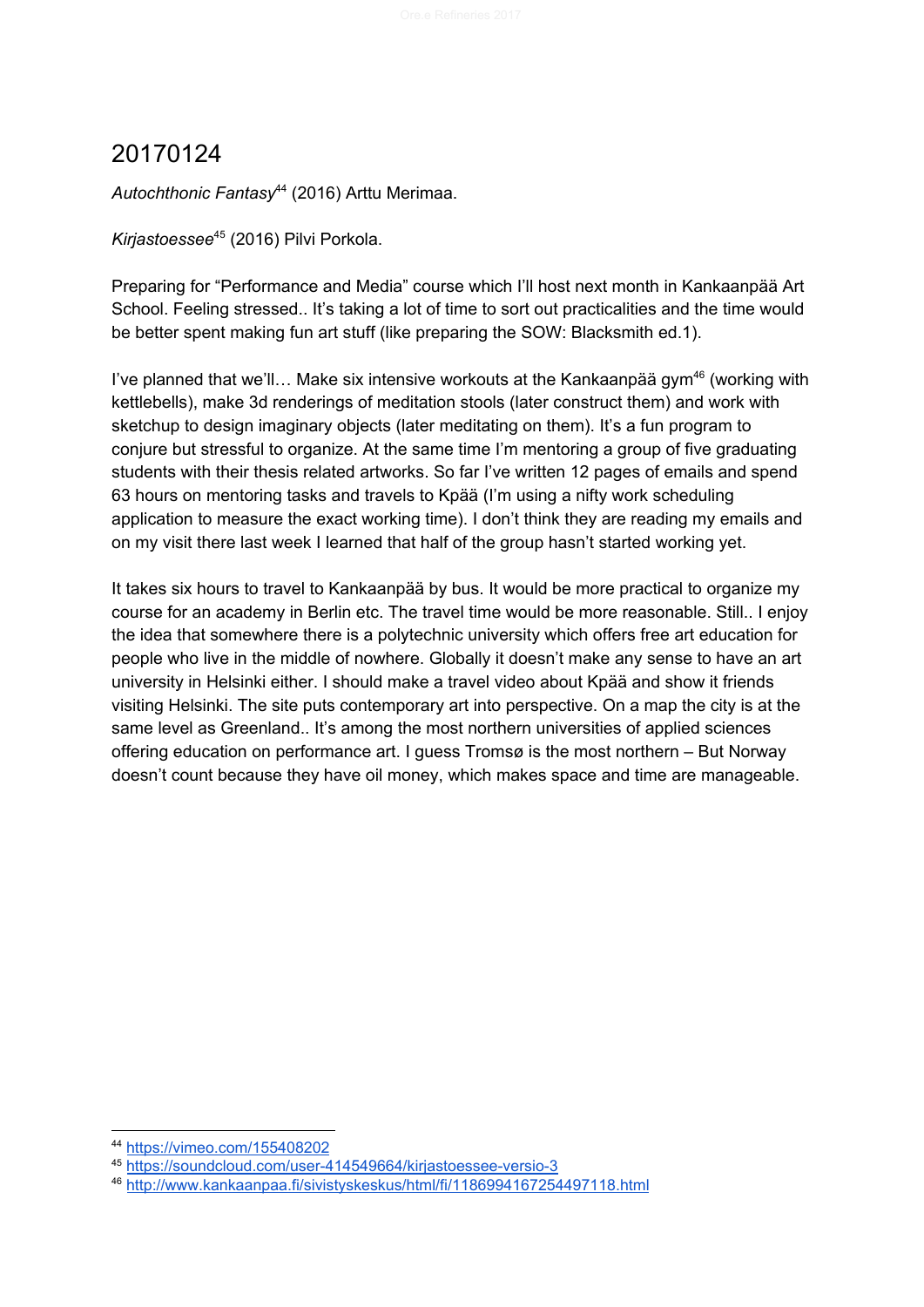<span id="page-12-0"></span>We received sponsorship headwear from Atlas Copco<sup>47</sup>! The Sound of Work: Blacksmith sample pack is turning into a weird side quest to corporate sound archeology. I contacted the companies marketing departments in Finland and Sweden and we received caps from both branches (Caps that were shipped for Jesse have a modern look $48$  and I got a more subtle grey version<sup>49</sup>). Atlas Copco is a key company in the nordic mining and manufacturing culture. It's a living fossil of an organization, which is rooted in pre-copyright manufacturing culture and it's wealth is based accessibility to local raw ores. I always remove or hide branding from my clothing but this is a rare treat and I'll keep the logo on. Unfortunately the shape of the cap is silly. The story is impressive though.

<sup>47</sup> <http://www.atlascopco.com/>

<sup>48</sup> <https://www.flickr.com/photos/jukkapalmu/31896341726/in/dateposted-public/>

<sup>49</sup> <https://www.flickr.com/photos/jukkapalmu/31816658931/in/dateposted-public/>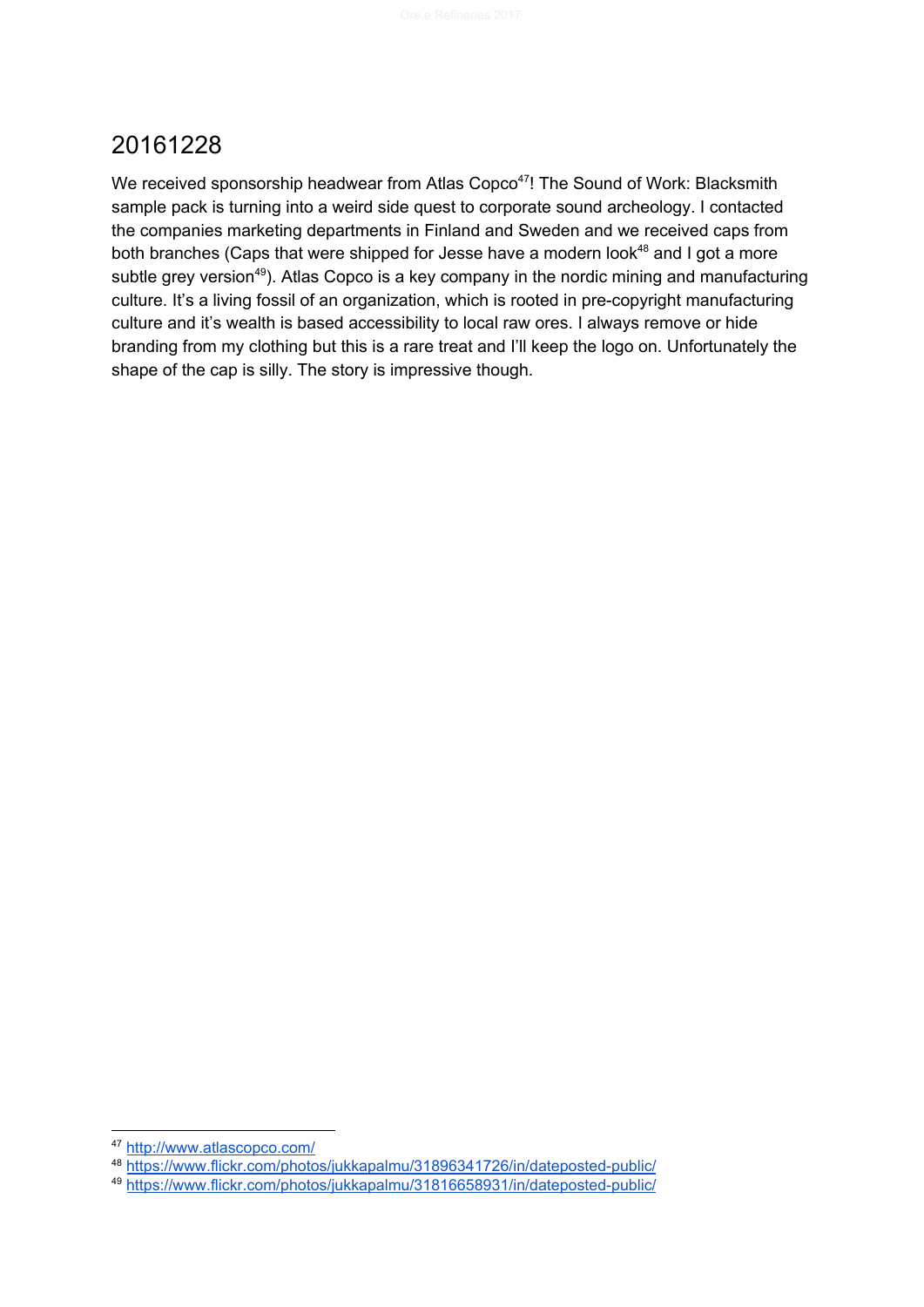<span id="page-13-0"></span>First test of "Sound of Work: Blacksmith vol 1"<sup>50</sup> sample-pack and sound archive detailing the acoustic work environments of blacksmiths. Played live using simple Notation Circuit groovebox and tweaked using Kaoss Pad. Went for reggae, so that smokers get work.

Visiting Samir Bhowmil's dissertation<sup>51</sup>: "Deep time of the Museum – The materiality of Media Infrastructures". In short he claiming that the museum is a technological black-box, filled with smaller proprietary driven technological black-boxes (info screens, archival systems etc.): "Museum is a mediating device". He argues that the specialisation required to maintain and advance these museum/medias is dependent on proprietary technologies, outsourced specialists and economically unethical waste management systems. I think he's using ecology as a leaver to question the ethics of museums – Black-box specialisation is unethical, in lines of all poststructural trails of thought.

But I wonder… What is the difference between a painting (a black-box made from eco-harmful materials that becomes understandable only through a specific cultural reading) and a computer displaying texts (a black-box made from equally harmful materials which depended on temporary techno-sphere). Both artifacts require specialist. I'd argue that the computer is the lesser evil as it can be used (hacked) for some other use. A painting can be used to build a fire, but it is really poor source for energy. Samir also discusses Critical Making in the book and made a good critical argument about recent open source data-dumps<sup>52</sup> executed by our national museums. He asks for openness in regards of community involvements instead of data. Openness will challenge the institutions, open source data-dumps only succeed in making the institutions appear foggy and formless.

<sup>50</sup> <https://soundcloud.com/ldezem/sof-blacksmith-vol-1-test1>

<sup>51</sup> <http://www.aalto.fi/en/current/events/2016-10-19-002/>

<sup>52</sup> <https://m.flickr.com/#/photos/kiasmamuseum/>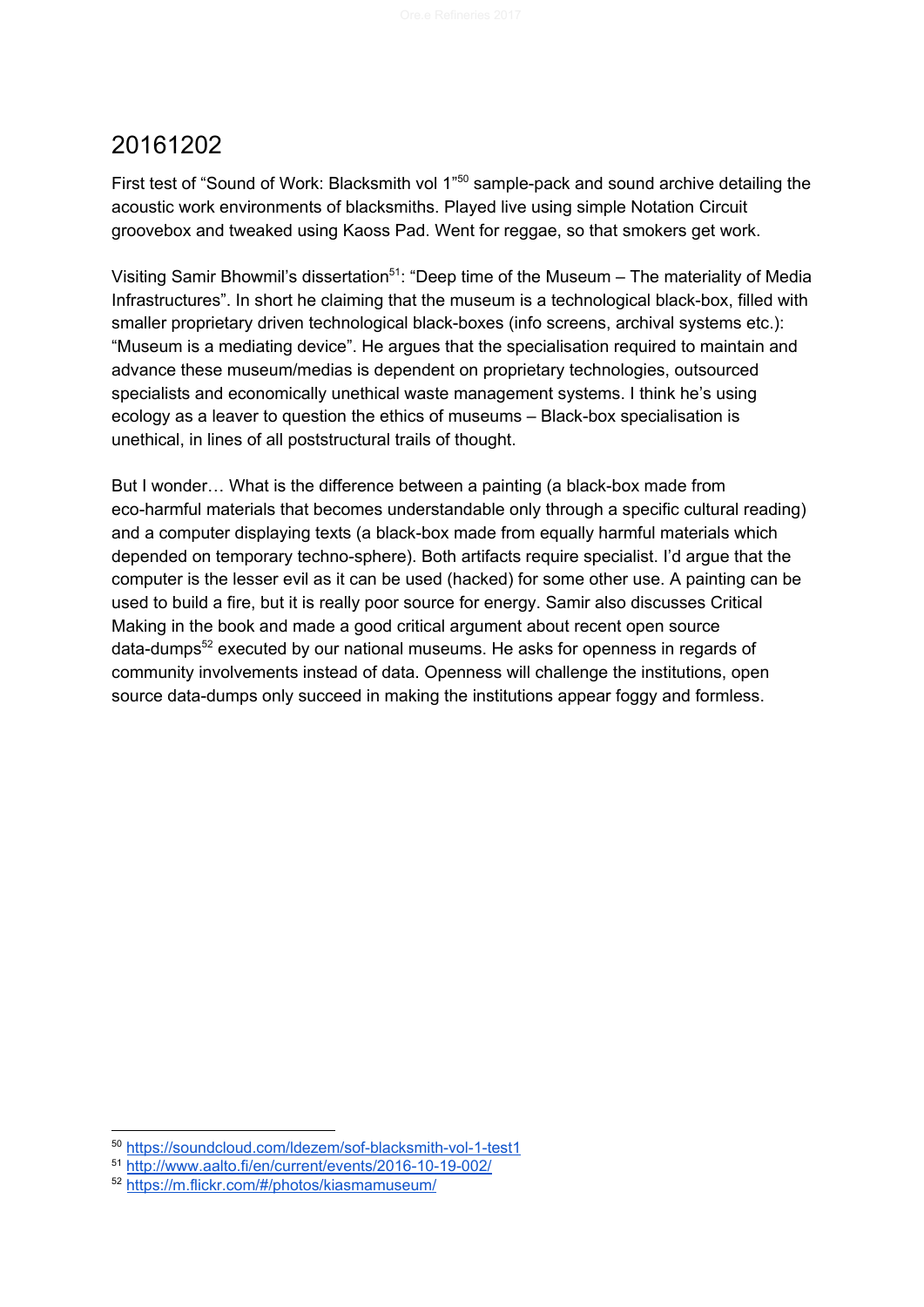<span id="page-14-0"></span>I've been mastering the samples using Logic Pro X. After a frustrating day with tutorials I found a decent workflow. We recorded two files on each take. A master and secondary-file in -6db (Tascam Dr-40 can simultaneously write two files from the same input). If the monitored master has peaked, I can repair it using the secondary-file. In Logic Pro X I have each file is on separate track. After tweaks I can select both as a "region" and then "bounce the region in place" on a new track, which can be exported. It will take me two weeks of daily work to master the entire collection (But I hope to have some test samples ready for the weekend).

I contacted Atlas Copco company in Helsinki and told them about our audio-archeological project (Majority of the hammer and drill tools we recorded were old Atlas Copco). They were pleased to hear about the project and promised to send a Atlas Copco branded cap for Jesse! It remains to be seen if something will develop from the engagement with the company.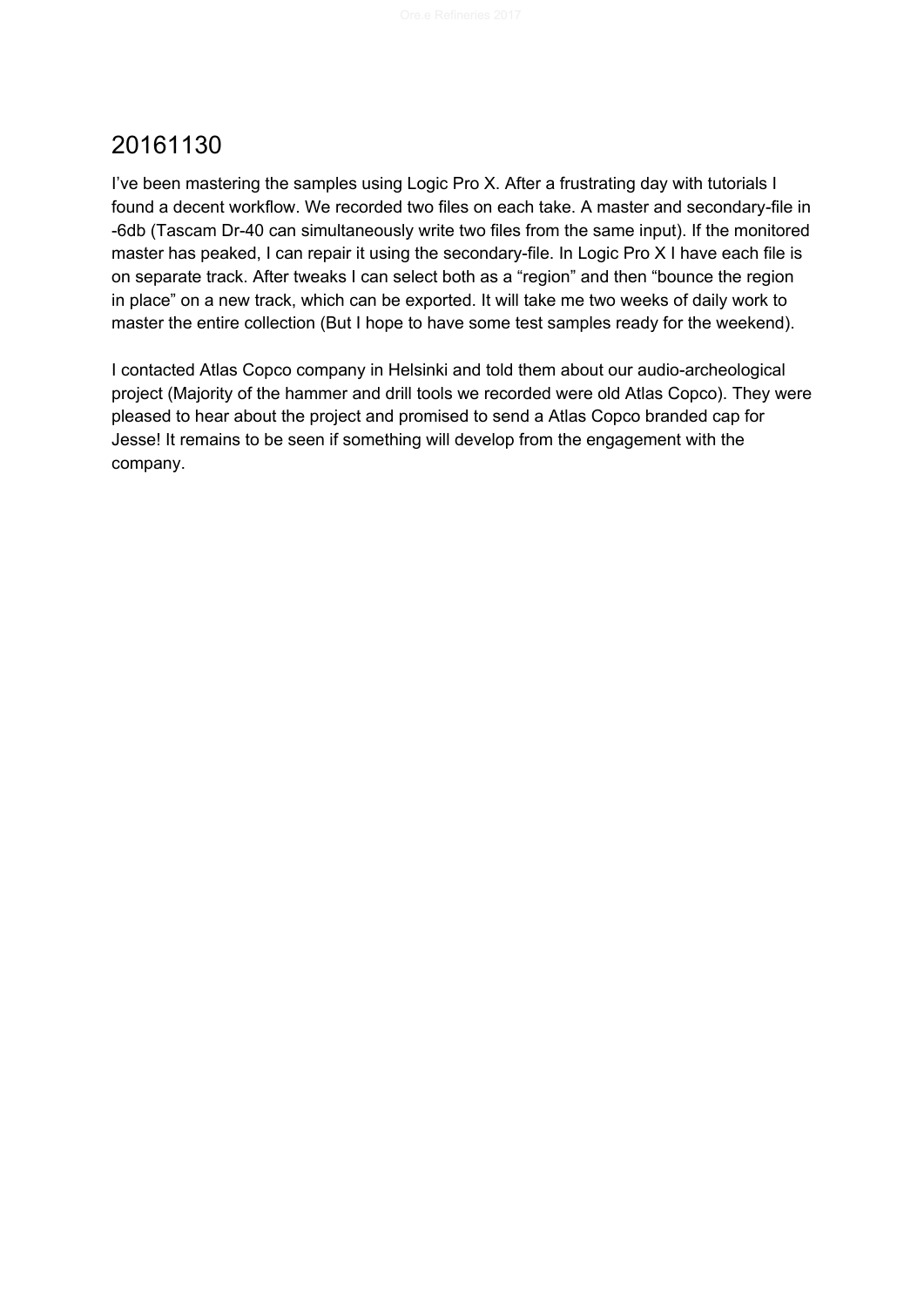<span id="page-15-0"></span>Visited Hybrid Matter symposium<sup>53</sup> at TeaK last Thursday. Jennifer Gabrys<sup>54</sup> gave a talk concerning animals as sensors. She referenced projects that had embedded animals with sensory technologies to collect data on weather conditions, migration routes etc. The approach is of interest for our Trans-Horse project. We've investigated the possibility to set the horse's views and environmental requirements as a premise of urban planning in hopes of crafting more environmentally engaged and versatile environments. Gabrys approach was critical and she argued the majority of animal aided data is used to confirm human perceptions. She is currently working in a project called citizensense.net<sup>55</sup>. Her talk gave me the idea to use the horse care-journals of the Mounted police of Helsinki as data to study city development!

Steen Rasmussen gave an interesting talk about BINC economics (bio-, info-, nano- and cogno.). His talk was a useful reminder of the historical importance of the middle class: The empowered, wealthy and democratic middle class of the last century was a unique historical glitch and automation of labor is it's biggest threat. He was optimistic about 3d printing and other "new" manufacturing technologies and urged the audience to engage with new technologies open mindedly. Unfortunately many new technologies categorically renunciate agency of the makers. This renunciation is embedded in modern worldviews – Factories and 3d printers are equally bad! There are no new technologies.. New tools fuel the same old colonization. After the symposiums I came across the concept of Critical Making which I'll have to study more. Critical Making<sup>56</sup> seems to fit many Ore.e Refineries projects neatly.

On Friday I joined a dinner organized by the Union for Rural Culture and Education<sup>57</sup>. The dinner completed my involvement with the Grey Cube Gallery project. I was seated next to Päivi and sound artist Petri Kuljuntausta. Kuljuntausta was kind enough to share field recording techniques and motivated me to continue with sonic experimentations. We talked about the Ihme audio-guide project I completed last spring and he had some ideas on whom to contact concerning the future of the project. I had to leave the dinner early as I rushed to Turku. On the buss I read some of Kuljuntausta's texts on sound art<sup>58</sup>. He has used a KaossPad in his live setup $59$ .

In Turku I met with Jesse and we made 232 separate machine/tool sounds and two binaural recording at his smithy (The binaural equipment is on loan from Circus Maximus). The recording went as planned $^{60}$  and we worked on site for eight hours. The majority of the sounds are high pitched and we'll possibly make additional recordings next year. Jesse had

<sup>53</sup> <http://symposium.hybridmatters.net/>

<sup>54</sup> <http://www.jennifergabrys.net/>

<sup>55</sup> <http://www.citizensense.net/>

<sup>56</sup> [https://en.wikipedia.org/wiki/Critical\\_making](https://en.wikipedia.org/wiki/Critical_making)

<sup>57</sup> <https://msl.fi/>

<sup>58</sup> <http://kuljuntausta.com/index.php/texts/>

<sup>59</sup>

http://kuljuntausta.com/download/texts/P.Kuljuntausta - Live-elektroniikasta ja studios%c3%a4velly [sten\\_esitt%c3%a4misest%c3%a4\\_%28kirjassa\\_%c3%84%c3%a4neen\\_ajateltua%29\\_2013.pdf](http://kuljuntausta.com/download/texts/P.Kuljuntausta_-_Live-elektroniikasta_ja_studios%c3%a4vellysten_esitt%c3%a4misest%c3%a4_%28kirjassa_%c3%84%c3%a4neen_ajateltua%29_2013.pdf) <sup>60</sup> <http://eero.storijapan.net/log/20161107-2/>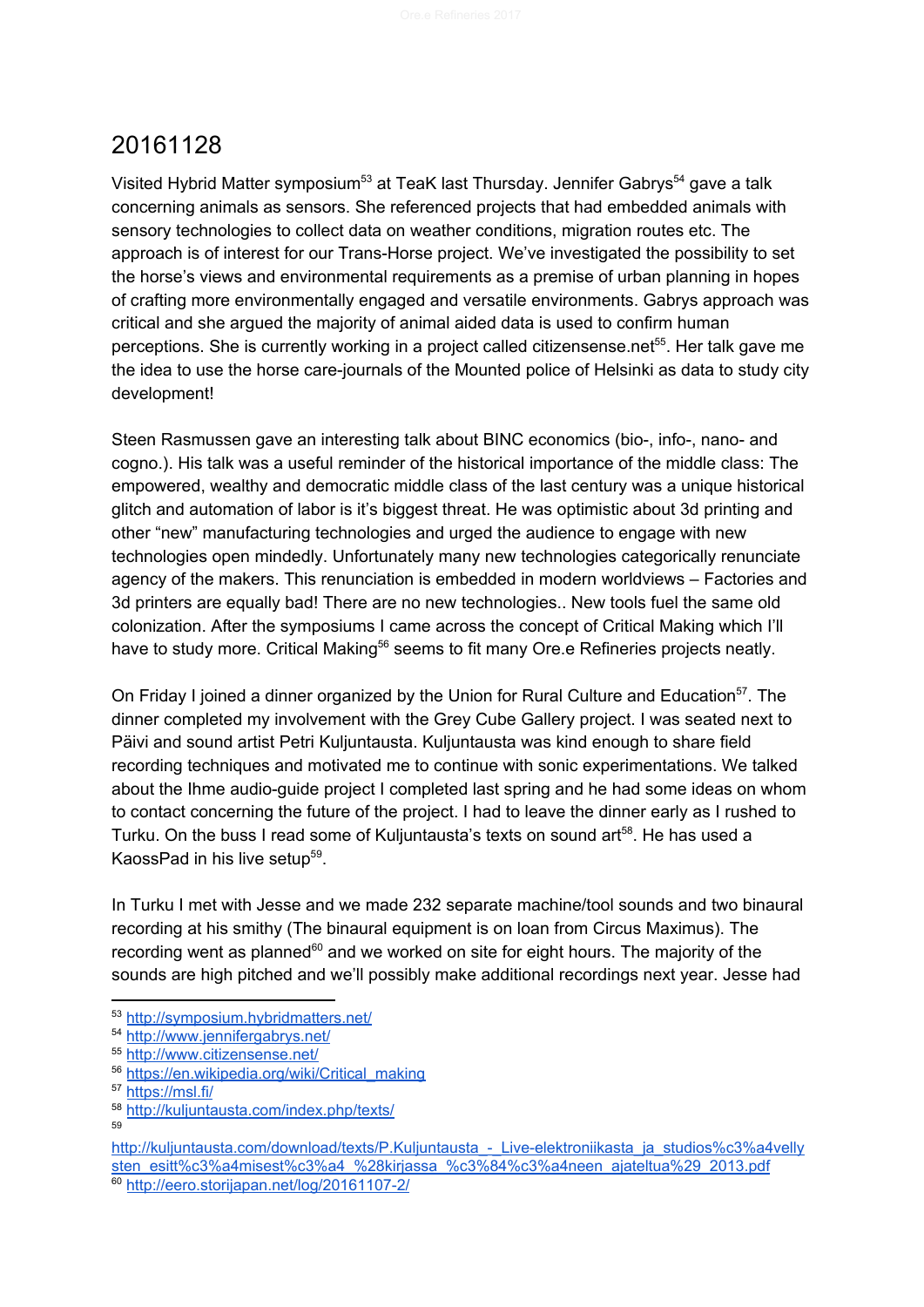the idea of fitting the smithy's floor with piezo microphones, so that we could hear the bottom end sounds. We'll likely call this sample-pack "Sound of Work: Blacksmith vol.1". I'll demo the sounds for Jesse next weekend.

I'm meeting students from the Kankaanpää Art School online this week to discuss their upcoming graduate exhibition and art projects. Also met with Antoine Pickels concerning possible Trans-Horse engagements next year.